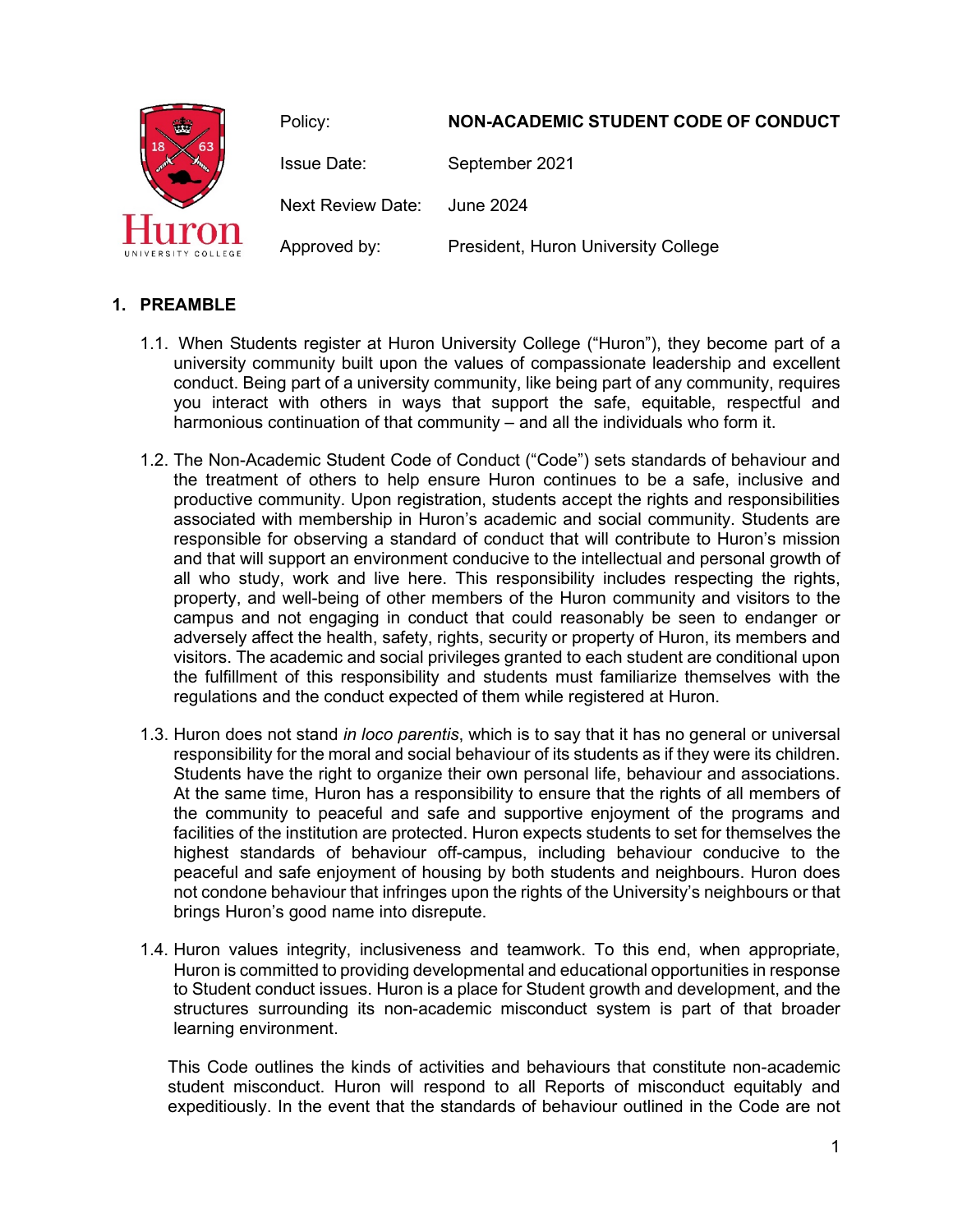maintained, the Code includes detailed descriptions of the steps to be taken to enforce the standards and protect the Huron community, including the application of sanctions, where warranted. The process for dealing with complaints under the Code is intended to protect the rights and entitlements of all parties and will be guided by a commitment to the respectful treatment of all individuals and procedural fairness. It models the kind of fairminded and evidence-based approaches that govern successful communities, and it provides for careful consideration, and, where warranted, reconsideration, of every case on its own merits.

### **2. PURPOSE**

2.1. The purpose of the Code is to define the general standard of conduct expected of students registered at Huron, provide examples of behaviour that would breach this standard of conduct, provide examples of sanctions that may be imposed on Students found to breach the standard of conduct, and set out the response procedure that Huron will follow to address alleged breaches of the Code.

#### **3. DEFINITIONS:**

- 3.1. The following definitions shall apply to this Code:
	- i. **Campus Discipline Appeals Committee (CDAC)**: The Committee which will hear an appeal of the Senior Administrator's decision, if an appeal is granted.
	- ii. **Complainant**: The person(s) who has chosen to report an individual(s) for allegedly breaching the standards set out in this Code. A Complainant could be a member of the Huron Community or a member of the broader community.
	- iii. **Complaint**: The sharing of information concerning an alleged breach of the standards set out in this Code with the intention of initiating the formal Complaint process provided for under section 6 of this Code.
	- iv. **Formal Conduct Process**: Any process and procedures addressing conduct under this Code, including but not limited to, meetings, interviews, hearings, and appeals processes.
	- v. **Guest**: a person(s) who is visiting a Student on the Huron Premises. Guests include student Guests as well as non-student Guests.
	- vi. **Huron Community**: Includes, without limitation, employees, Students, volunteers, visiting professors, contractors, visitors and other individuals who live, work, or study at, or carry out services for, Huron.
	- vii. **Huron Premises**: includes all lands, buildings and grounds owned, leased or operated by Huron.
	- viii. **Huron Program, Event or Activity**: a program, event or activity, whether oncampus, off-campus or on-line, that is hosted, sanctioned, sponsored, or organized by Huron and includes, but is not limited to, coursework, research, and other academic activities, placements, student exchange programs, study abroad,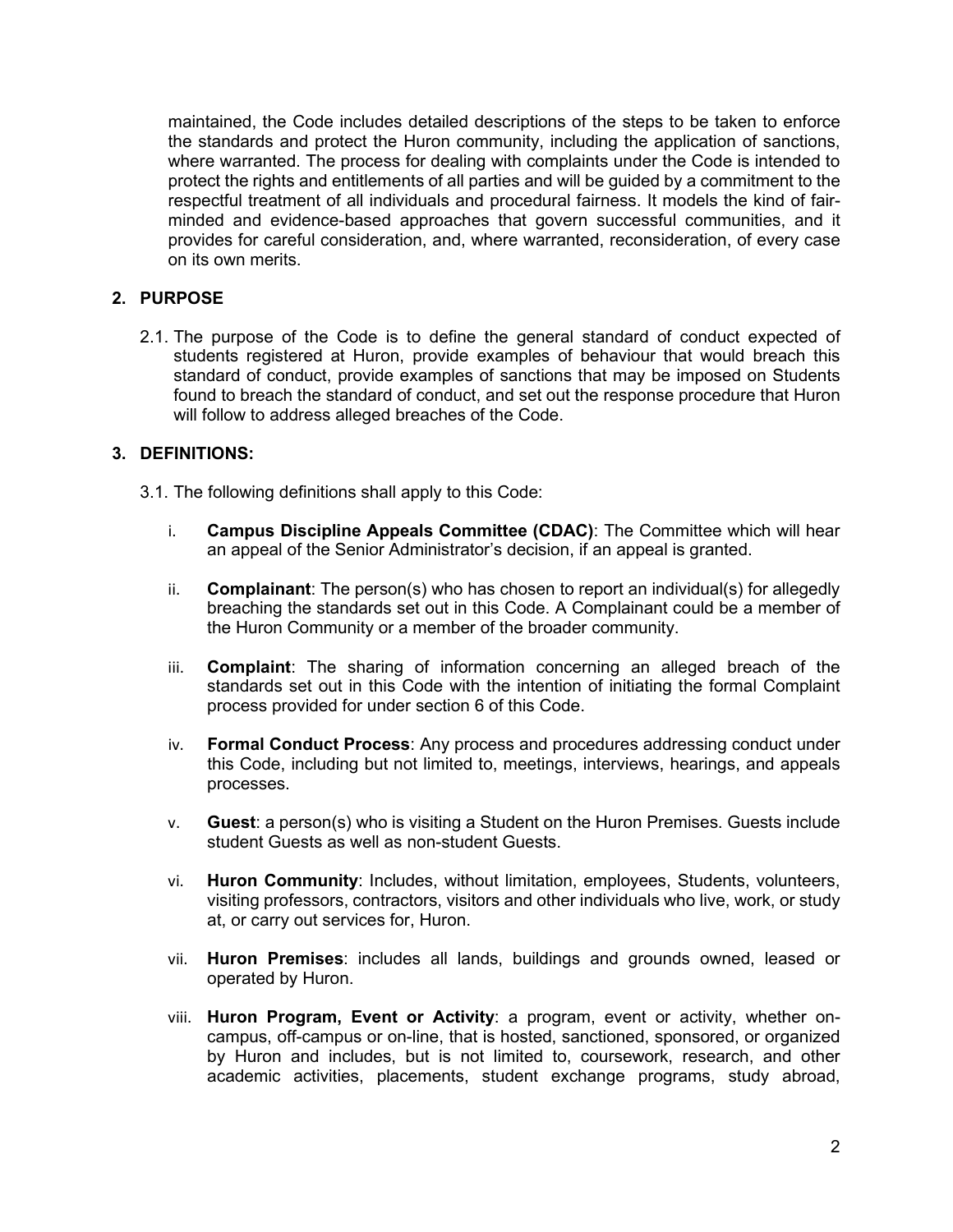internships, co-ops, field trips, social events, and volunteer and community service activities.

- ix. **Respondent**: The Students(s) against whom a Complaint has been filed under this Code. The Respondent(s) are individual(s) who have allegedly breached the standards set out in this Code and will be responding to the allegations as part of the formal Complaint process provided for under section 6 of this Code.
- x. **Student**: An individual registered at Huron in a course or program of studies (including on-line courses).
- xi. **University Officer**: The AVP, Students, or the Director, Community Safety.

#### **4. JURISDICTION**

- 4.1. This Code applies to non-academic misconduct committed by Students and their Guest that occurs on the Huron Premises.
- 4.2. Consistent with our values, Huron Students are expected to conduct themselves as responsible and respectful community members in the community at large. Therefore, this Code also applies to non-academic misconduct that occurs off-campus, or through electronic media regardless of where it originates, in circumstances where:
	- i. A Student is participating in a Huron Sanctioned Activity;
	- ii. A Student represents or claims to represent Huron or an organization affiliated with Huron;
	- iii. The non-academic misconduct adversely affected:
		- The operations of Huron; or
		- The reasonable participation by member(s) of the Huron Community in Huron's living, learning or working environment(s).
	- iv. Huron has reasonable grounds to believe there is risk to the safety of a member(s) of the Huron Community in Huron's living, learning or working environment(s).
	- v. The non-academic misconduct occurs at a Huron Program, Event or Activity
	- vi. The non-academic misconduct occurs at a program, event or activity that is not hosted, sanctioned, sponsored, or organized by Huron, but because of nature of the program, event or activity and/or number of Students involved, might reasonably be seen to have a direct or indirect association with Huron.
- 4.3. In determining whether or not to exercise jurisdiction over off-campus conduct, the Associate Vice President, Students, or designate, will consider the seriousness of the alleged conduct, the risk of harm involved, whether the victim(s) are members of the Huron Community and/or whether the off-campus conduct is part of a series of actions that occurred both on and off campus.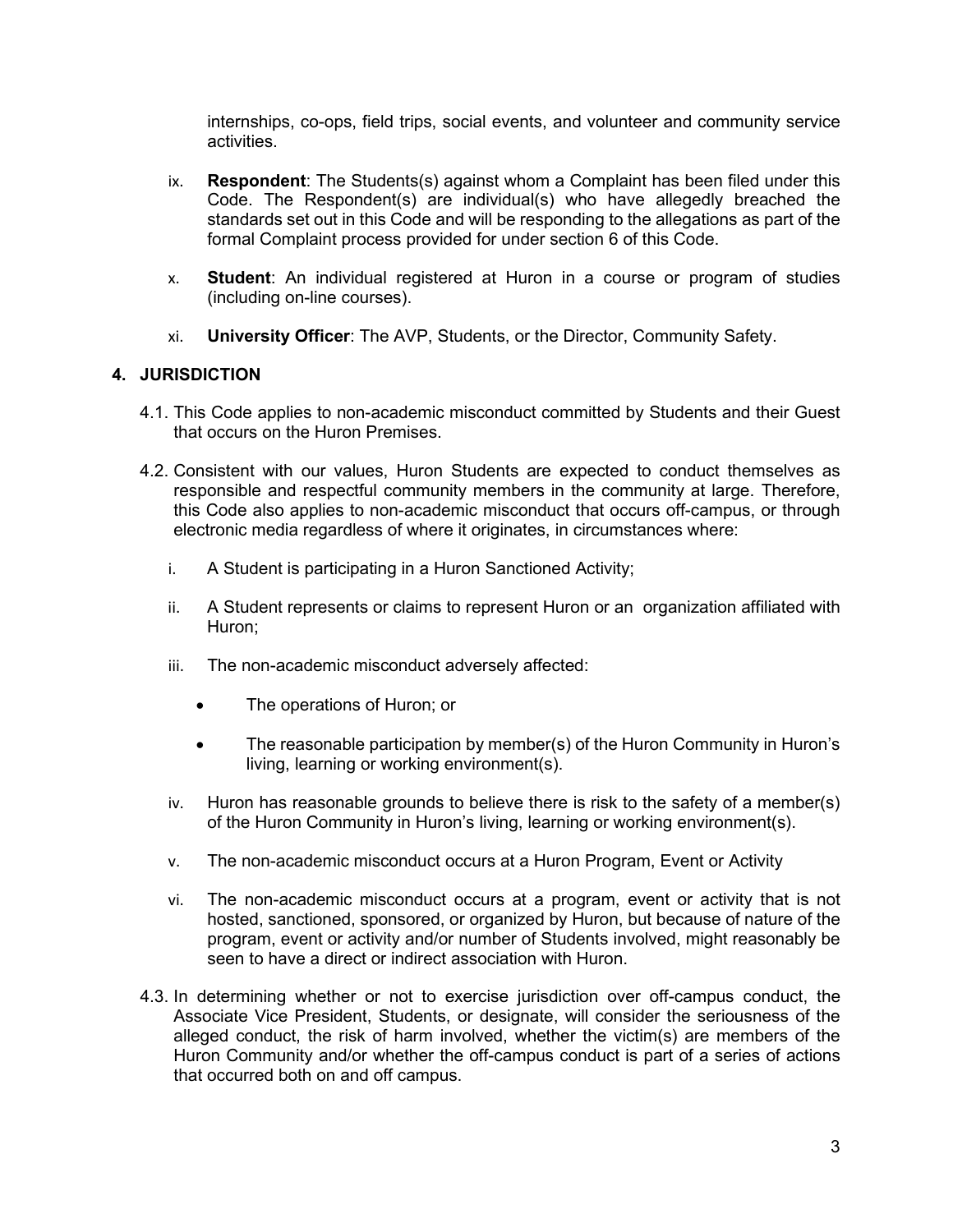- 4.4. The Code applies to non-academic misconduct that occurs in the context of an academic program, including conduct that occurs when a student is participating in:
	- i. any class activity, including a lecture, tutorial, lab or the like, on Huron's Premises or virtually; and
	- ii. any organized academic activity, such as a clinical placement, exchange, field placement, field trip, internship, research activities, or the like, that occurs off Huron's Premises.
- 4.5. Students are responsible for advising their Guests about this Code and the required standards of appropriate conduct. Students are responsible for the conduct of their Guest(s), including violation(s) of this Code, if the Student encouraged the misconduct, or if the Student knew of, or could have reasonably foreseen, the misconduct and failed to take steps to discourage or prevent it, or to advise Campus Police and/or Emergency Services.
- 4.6. Students will be held individually responsible for their actions, whether acting on their own or as part of a group.
- 4.7. Student groups and/or their leaders or any identifiable spokesperson for a Student group can be held responsible, collectively and/or individually, for violations of this Code by their members or by participants in their group's activities, whether sanctioned or not, and whether located on or off the Huron Premises.
- 4.8. Subject to the provisions of the Affiliation Agreement between Huron, Western University ("Western"), King's University College ("King's") and Brescia University College ("Brescia"), students registered at Western, King's and Brescia are expected to conform to the standards of this Code while on Huron property or while participating in a Program, Event or Activity at Huron. Only Western, King's and Brescia may discipline their respective students for conduct that would constitute a violation of this Code. Alleged misconduct in violation of this Code while on Huron property or while participating in a Program, Event or Activity at Huron by a student registered at Western, King's or Brescia will be reported to the University Officer of the institution where the student is registered, by the University Officer (or designate) at Huron. Where circumstances warrant, Huron may also take measures to restrict such a student's entry onto the Huron Premises, use of Huron's facilities, or participation in a Huron Program, Event or Activity.
- 4.9. Likewise, Huron Students can expect that any alleged misconduct in violation of this Code or the Student Code of Conduct issued by Western, King's and Brescia that occurs on the premises of Western, King's and Brescia will be reported to the University Officer at Huron, by the University Officer of the respective institution. Furthermore, Huron Students can expect that in extraordinary circumstances, Western, King's and Brescia may also take measures to restrict Huron students from entering onto their respective University premises, or use of University facilities.
- 4.10.The Code exists in a broader context of codes and policies that relate to student conduct, including:
	- i. The *Criminal Code* of Canada;
	- ii. The Huron Residence Handbook;
	- iii. Huron's Harassment, Sexual Harassment, Racism and Discrimination policy;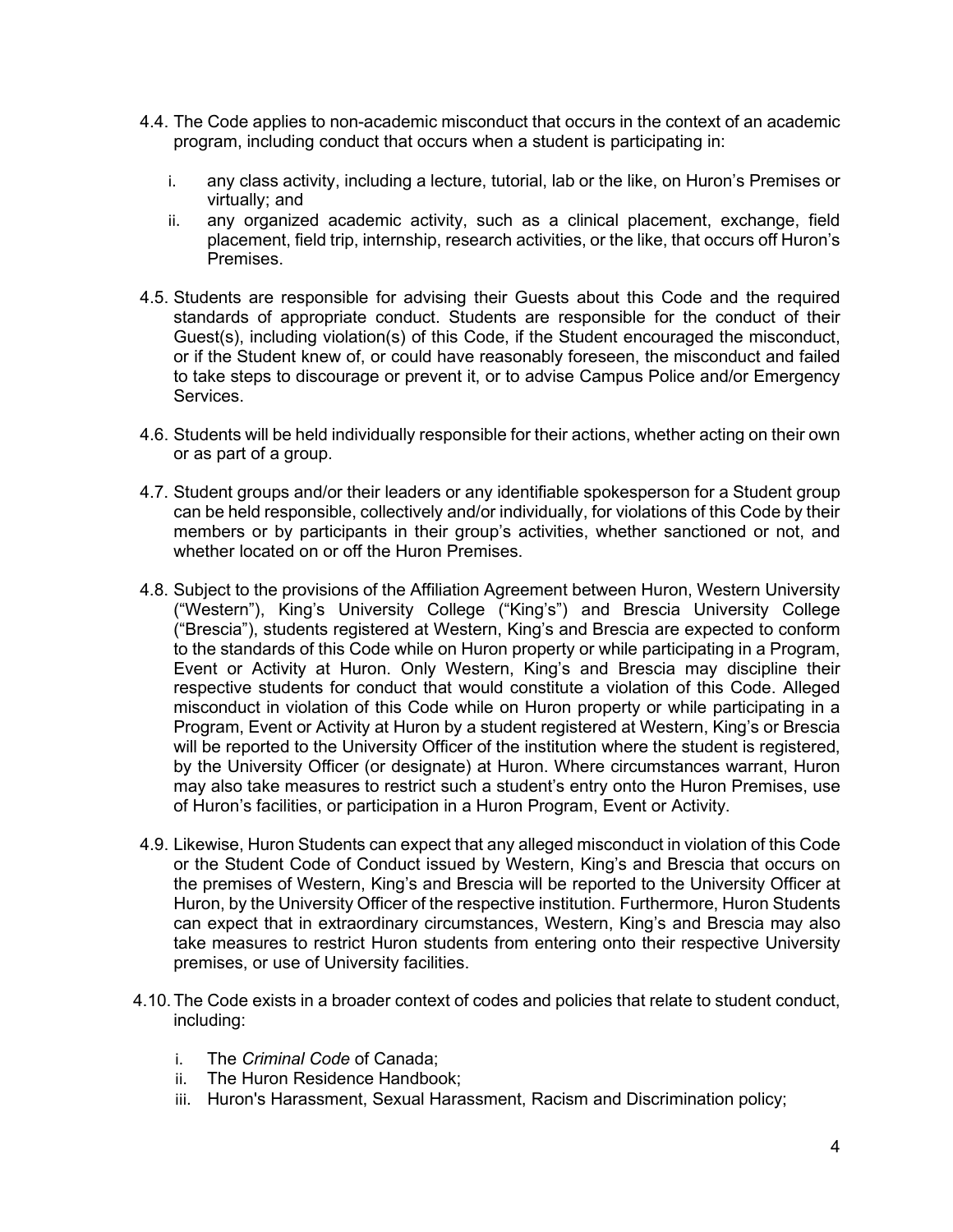- iv. Huron's Workplace Violence/Safe Workplace Policy;
- v. Huron's Gender-Based Sexual Violence Policy;
- vi. Huron's Smoke and Tobacco Free Campus Policy;
- vii. Western University's Code of Student Conduct;
- viii. The Senate Policy on Discipline for Undergraduate Students;
- ix. The Senate Policy on Discipline for Graduate Students, and;
- x. The Undergraduate Student Academic Appeals Policy of Senate.
- 4.11.Any Student found responsible for misconduct under the Code may also be subject to proceedings under other policies, codes or statutes. Similarly, a decision by civil authorities not to act under the *Criminal Code* or other legislation does not mean that an offence is not therefore subject to the Code. Normally the Code acts independently of other policies and procedures that Huron has in place which apply to Students. In certain cases, a Student may be subject to sanctions under more than one of the foregoing policies, codes or statutes.

#### **5. PROHIBITED STUDENT CONDUCT**

The following list sets out examples of prohibited non-academic conduct. This list is not intended to be exhaustive or exclusive. Any conduct that breaches the standard of conduct set out in section 1.2 may be subject to discipline under this Code.

- 5.1. Disruption/Interference:
	- i. No Student shall cause by actions, threat or otherwise, a disturbance that the Student knows obstructs any activity organized by Huron, or the right of another member of the Huron Community to carry on their legitimate activities, to speak or to associate with others; and
	- ii. Nothing in this Code should be interpreted as prohibiting peaceful assemblies and demonstrations, lawful picketing, or the exercise of free speech.
- 5.2. Misconduct Against Persons and Dangerous Activity:
	- i. Any assault, harassment, intimidation, threats or coercion;
	- ii. Any inappropriate conduct or behaviour directed at others (including statements, actions or displays) based on race, sex, religious beliefs, colour, sexual orientation, age or disability;
	- iii. Conduct that threatens or endangers the health or safety of any person;
	- iv. Contravention of Huron's Harassment, Sexual Harassment, Racism and Discrimination Prevention Policy;
	- v. Contravention of Huron's Gender-Based Sexual Violence Policy;
	- vi. Knowingly (which includes when one should reasonably have known) creating a condition that endangers the health, safety, or well-being of any person regardless of consent;
	- vii. Engaging in conduct that is, or is reasonably seen to be, humiliating or demeaning to another person, or coercing, enticing or inciting a person to commit an act that is, or is reasonably seen to be, humiliating or demeaning to that person or to others (e.g. hazing) regardless of consent; and
	- viii. This includes any such conduct through electronic / social media where the message or image is capable of broadcast.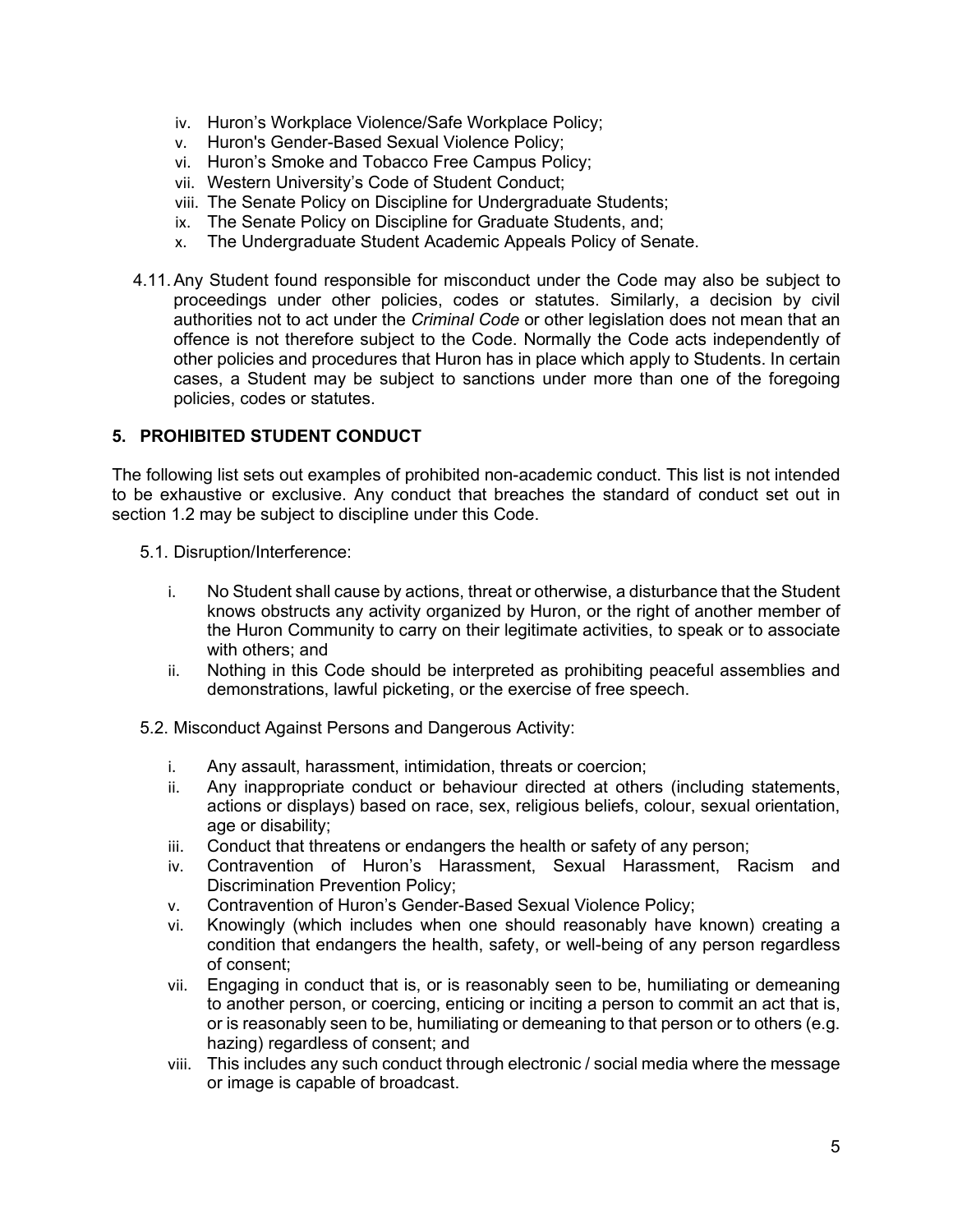- 5.3. Misconduct Involving Property:
	- i. Unauthorized entry and/or presence on any Premises of Huron, Western, King's, or Brescia contrary to regulations or without express or implied authority, or contrary to an express instruction or direction from an authorized official;
	- ii. Misappropriation, damage, unauthorized possession, defacement and/or destruction of premises or property of Huron or of the property of others;
	- iii. Use of Huron facilities, equipment, or services contrary to express instruction or without proper authority;
	- iv. Misuse of Huron supplies and documents, including equipment, library and computer resources, keys, records, transcripts, permits, and virtual learning platforms;
	- v. Interfering with, obstructing, or tampering with emergency telephones, fire protection equipment or emergency equipment or facilities (e.g. fire doors, fire bells, extinguishers, sprinklers and hoses, smoke and heat alarms; setting a false fire alarm; setting a fire; and blocking or wedging open fire and smoke doors on corridors and stairways).
- 5.4. Misrepresentation or False Information:
	- i. Providing false information to any person or office acting on behalf of Huron, Western, King's, or Brescia; and
	- ii. Forging, altering or misusing any document, record, card or instrument of identification. This applies to any identification or information, including but not limited to, student cards, access cards, key cards and transcripts.
- 5.5. Misuse of Alcohol and/or Drugs:
	- i. Illegal use, possession or distribution of a controlled or restricted substance including the use and possession of alcohol or cannabis under the age of 19;
	- ii. Contravention of laws or policies regarding the possession, distribution and consumption of alcoholic beverages or controlled or restricted substance on campus; and
	- iii. Inappropriate use of over-the-counter or prescription drugs that results in behaviour related to any of the offences listed in the Code.
- 5.6. Misuse of Dangerous Objects and Substances:
	- i. Storage, possession, or use of firearms, explosives or other weapons; and
	- ii. Storage, possession, or use of flammable solvents, biohazardous, volatile or poisonous materials.
- 5.7. Misuse of Information Technology and Social Networking Applications
	- i. Contravention of federal, provincial, or municipal laws or violation of Huron's policies relating to the use of information technology.
- 5.8. Violation of published Huron policies, rules or directives as well as published policies, rules or directives of Western, King's and Brescia.
- 5.9. Contravention of any provision of the *Criminal Code* or any other federal or provincial statute or municipal by-law.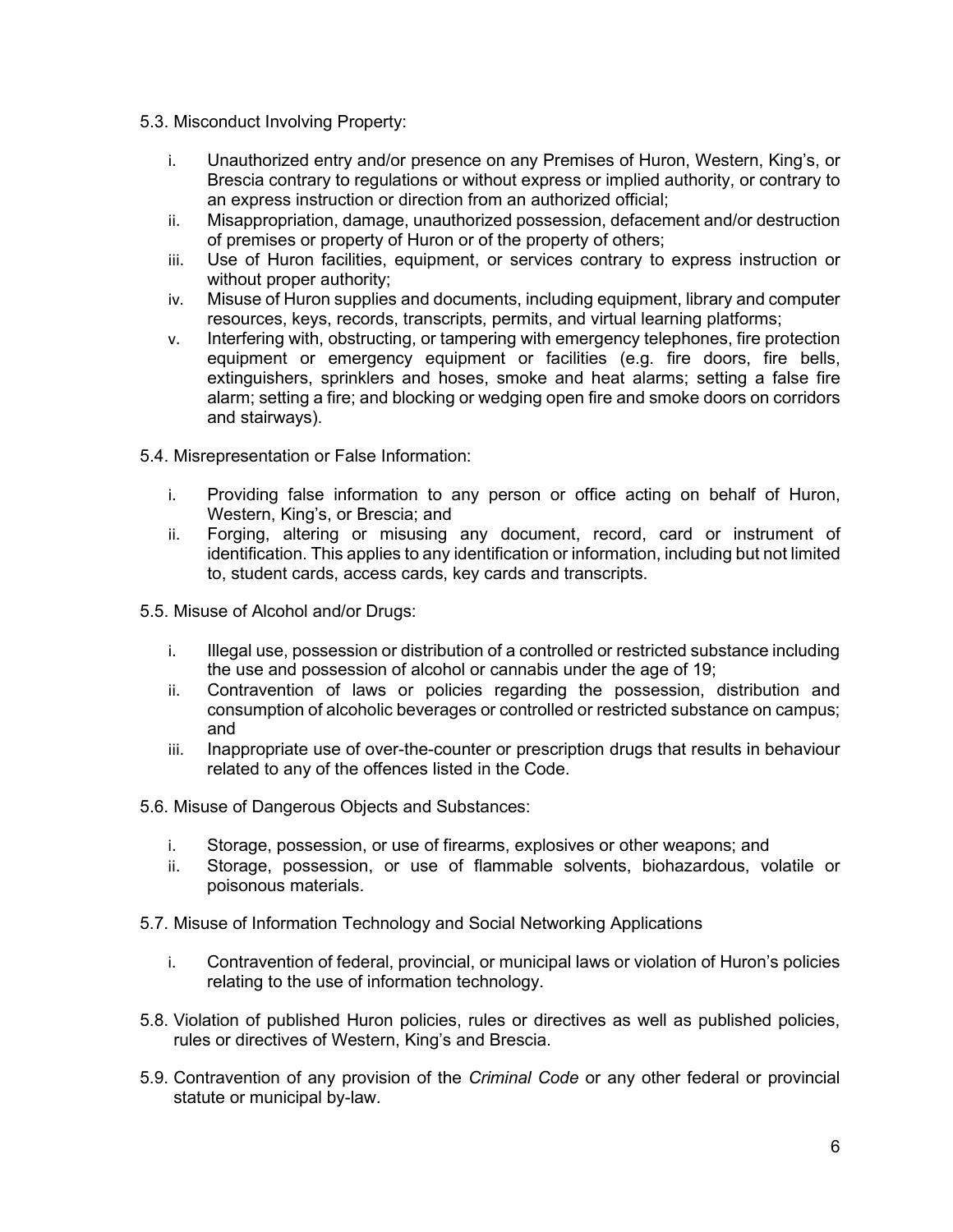- 5.10.Any act of aiding or encouraging others in the commission of one of the aforementioned acts, and/or attempted to commit one of the listed acts, whether or not the attempt was successful, will be treated as an offence under the Code.
- 5.11.Failure to comply with any sanction imposed by Huron for misconduct under this Code.
- 5.12.Any other action, in the opinion of Huron that threatens or harms any member of the Huron community or could bring the reputation of Huron into disrepute.

#### **6. COMPLAINT PROCEDURE**

- 6.1. Making a Complaint under the Code:
	- i. Any person who alleges, with evidence, that a Student registered at Huron has acted contrary to this Code (the "Complainant") may make a written Complaint to one of the following University Officers:
		- The AVP, Students; or
		- The Director of Community Safety.

Only one Officer will administer any single complaint.

- ii. A Complaint must be made in written form and it must detail the allegations clearly and include any evidence (including the names and contact information of any potential witnesses) in support of the allegations.
- iii. As necessary, the University Officer will provide support and accommodations to those members of the Huron Community who are unable to submit Complaints in writing without assistance.
- iv. Huron, at its sole discretion, reserves the right to initiate procedures outlined in the Code if Huron is made aware, has knowledge of and/or has reason to believe an alleged violation has occurred.
- v. Upon receipt of a Complaint, the University Officer may consult with or seek assistance from appropriate University officials or external advisors in resolving a Complaint. The University Officer or designate will review the allegations and, if they fall within the jurisdiction of the Code, may attempt to resolve the matter informally or may proceed to initiate Formal Code Proceedings.
- vi. Wherever possible, and at the sole discretion of Huron, minor incidents or failure to meet the standards of behaviour outlined above may be addressed through informal means. However, this may not always be possible for minor incidents and is not appropriate for major incidents.
- vii. All Complaints will be confidential to the extent possible and without fear of reprisal. However, proper investigation of a Complaint may require the identity of the parties involved to be disclosed to each other and to third parties, including witnesses.
- viii. All Complaints will be dealt with expeditiously and sensitively.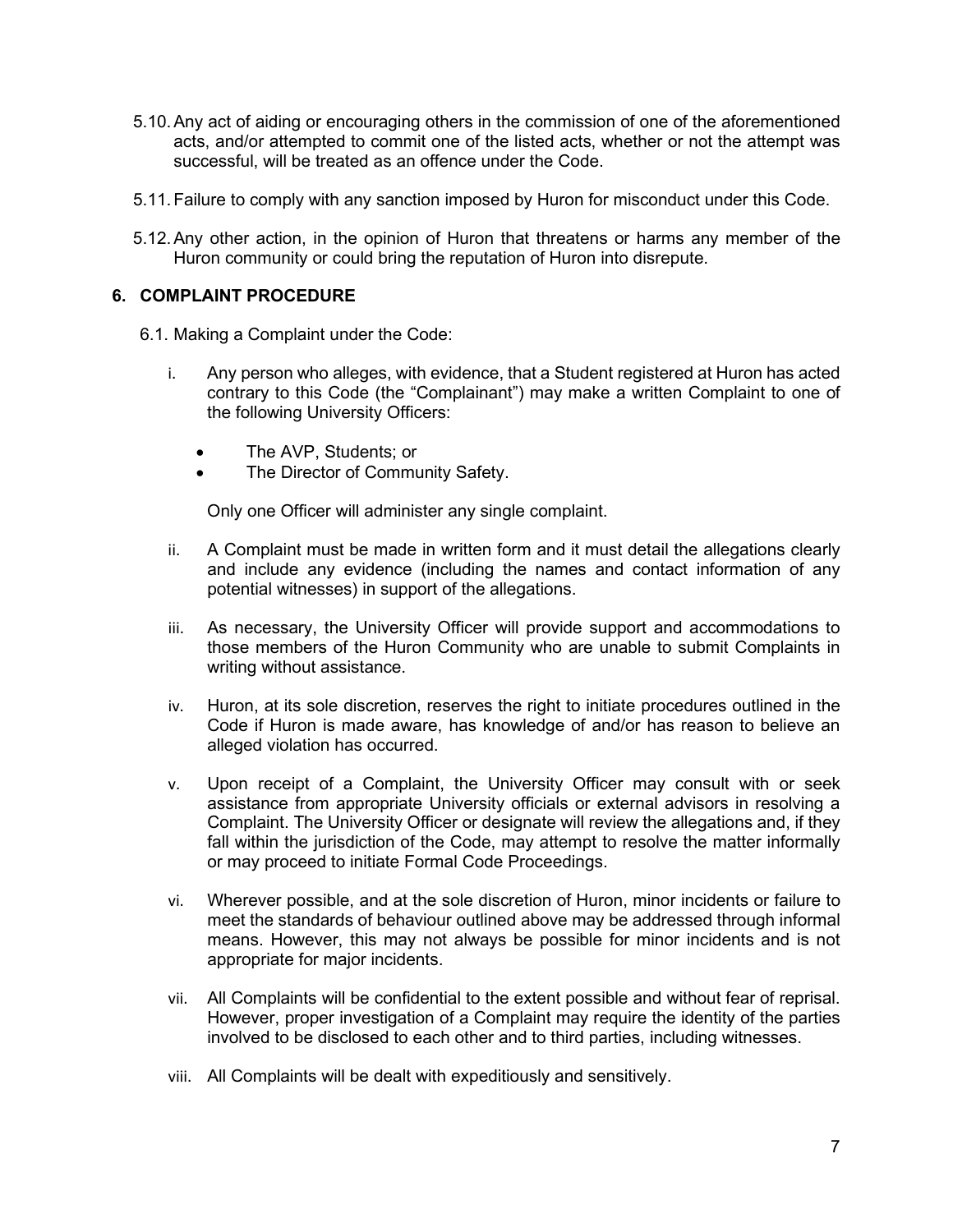- ix. Please note that any Complaint that is found to be frivolous, vexatious or made in bad faith may be subject to discipline under the Code or under other applicable Huron policies.
- 6.2. Interim Measures
	- i. Where the University Officer or designate believes that the Student against whom a complaint/report has been filed (the "Respondent") constitutes an immediate threat to the rights of members of the Huron Community to enjoyment of a safe and respectful environment, the University Officer or designate may impose interim measures to remove the Respondent from interacting with other members of the Huron Community. In determining whether to impose interim measures and the most appropriate interim measure, the University Officer or designate will consult with applicable University employees and consider all relevant and necessary information including the nature of the allegations, prior non-academic misconduct involving the Respondent, and any other circumstances.
	- ii. Interim Measures may be imposed when:
		- There is a need to ensure the safety and well-being of the Student(s) or other members of the Huron Community or for the preservation of the Huron Premises;
		- The Student's presence on the Huron Premises could lead to a breach of courtimposed restrictions (e.g., release or probation conditions or a peace bond including a non-association order) or where Huron is unable to reasonably accommodate the conditions;
		- There is a reasonable apprehension that the Student poses a threat of disruption or of interference with the normal operations of Huron; or
		- There is a need to ensure the Student's own physical safety.
	- iii. Interim Measures may include, but are not limited to:
		- A Trespass Notice issued by Campus Police Service;
		- A requirement that the Respondent shall not have contact with specified individuals;
		- Changing academic reporting structures and/or schedules;
		- Change in University residence accommodations;
		- Placing the Respondent Student on an interim academic suspension;
		- Limiting the Respondent Student's access to specified areas of the Premises at specified times;
		- Restricting the Respondent Student from all or parts of the Premises;
		- Restricting the Respondent Student from some or all Huron Programs, Events or Activities;
		- Any other condition, restriction and/or requirement that Huron deems appropriate and proportionate to the situation in order to ensure the safety and well-being of any Huron Community members.
	- iv. These measures exist only until the conclusion of the investigation and decision or for any other period of time determined by Huron. Interim measures may be imposed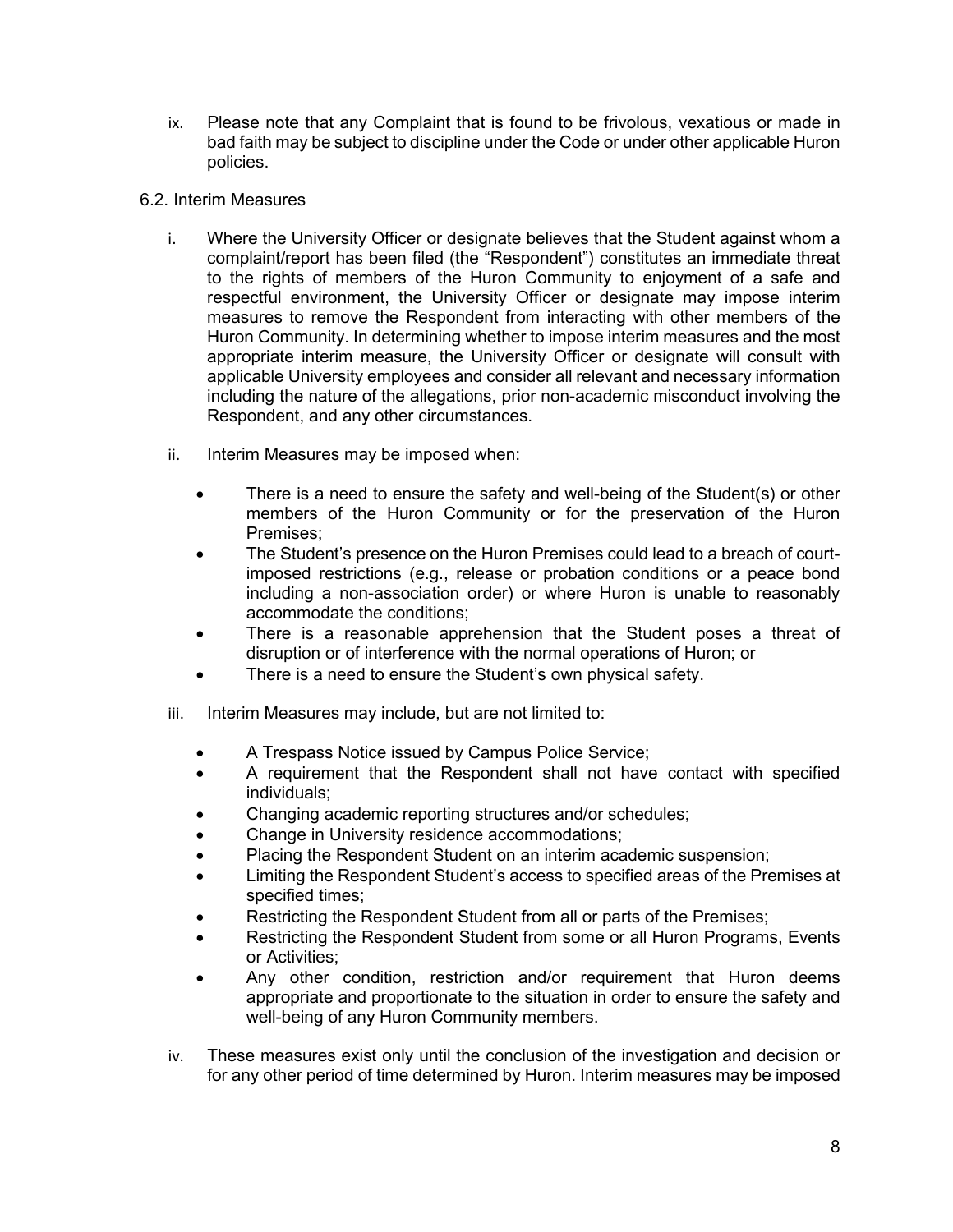immediately upon receipt of a Complaint, or at any time during the investigation process.

- v. Interim Measures deemed to be reasonably necessary will be implemented and monitored by the University Officer or designate.
- vi. If Interim Measures are imposed, the Respondent will be informed in writing of any Interim Measure(s) that are being imposed, and the reason(s) for same.
- 6.3. Responding to a Complaint under the Code
	- i. If the University Officer or designate initiates Formal Code Proceedings, the University Officer or designate will conduct a fact finding investigation, which ordinarily consists of:
		- Obtaining a written response and documents from the Respondent;
		- Interviewing the Complainant, Respondent and witnesses;
		- Producing a summary of all witness interviews (i.e., produce witness statements); and
		- Gathering additional relevant documentation.
	- ii. The University Officer or designate will provide the Respondent with a Notice of Complaint, which outlines the nature of the allegations and the facts alleged against them as well as the procedure for providing a written response or how to schedule a meeting with the University Officer or designate.
	- iii. After receipt of the Notice of Complaint, the Respondent will be invited to provide a written response and to present any relevant evidence (such as any documentation or witness names and contact information) to the University Officer or designate within ten (10) business days. Respondents have the option of meeting personally with the University Officer or designate to discuss the matter prior to making their written response. Any request for a meeting with the University Officer or designate shall be made in writing.
	- iv. If the Respondent does not respond, or fails to make arrangements for a meeting as set out in the original Notice of Complaint, the University Officer or designate may proceed with the Complaint investigation without a response or meeting.
	- v. At any interviews or meetings over the course of the Code proceedings, the Complainant, Respondent, witnesses and the University Officer or designate have the option to be accompanied by a support person. However, the support person cannot also act as a witness in the subject Complaint.
	- vi. After the University Officer or designate has completed their investigation, they will forward the investigative package, which ordinarily consist of the information set out in section 6.3(i), to the Senior Administrator, who will determine whether the student has breached the standard of conduct set out in this Code. The Senior Administrator will be either:
		- The Vice President, Finance and Administration; or
		- The Dean/Provost, Academics.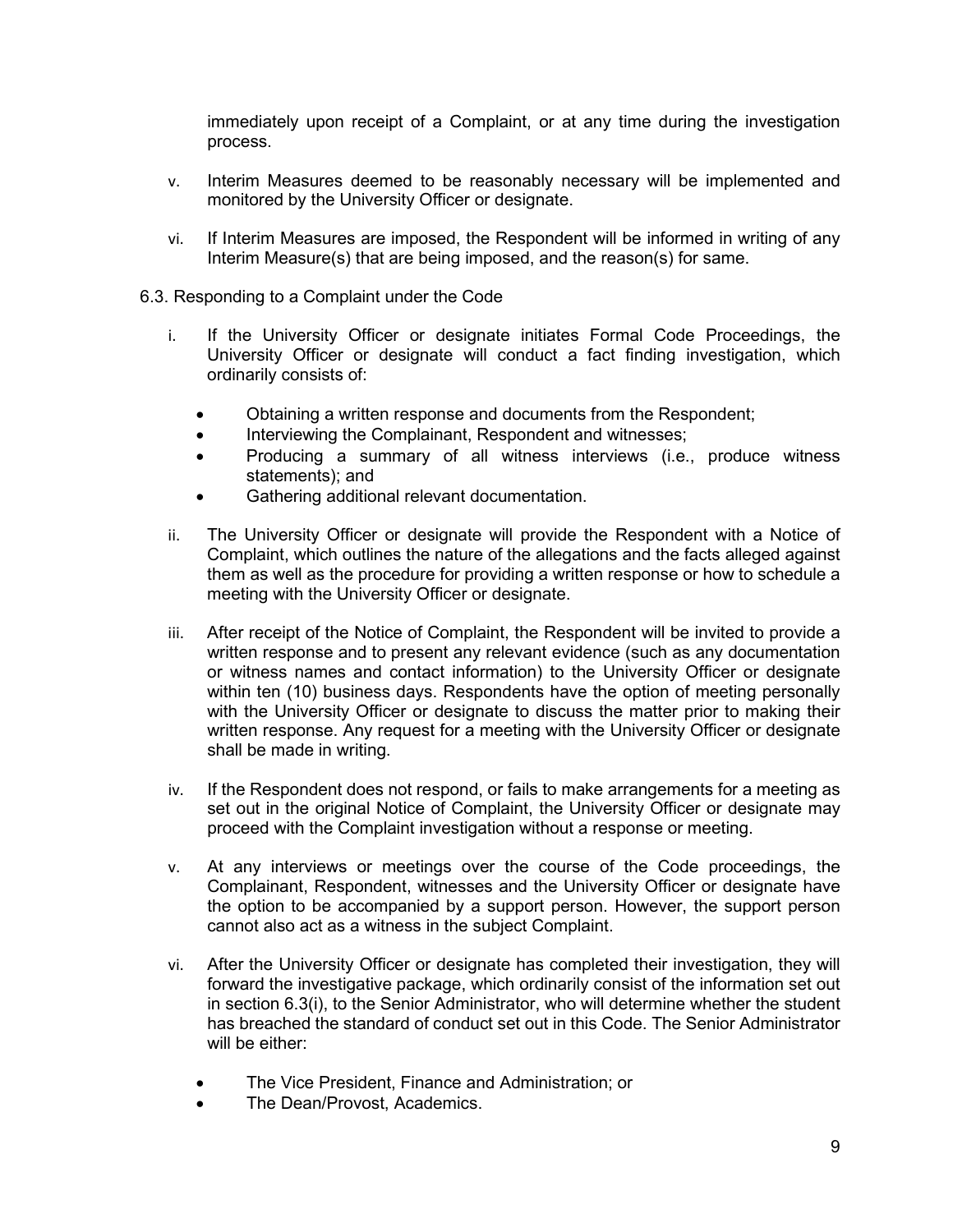- vii. If the Senior Administrator concludes that, on a balance of probabilities, the Respondent breached the standard of conduct set out in this Code, the Senior Administrator may impose appropriate sanction(s). The decision of the Senior Administrator, with reasons, will be communicated in writing to the Respondent through their Western e-mail account. A copy of the decision will also be provided to any relevant University offices that require such information for their files, such as, the Registrar's office.
- viii. The University Officer or designate and Senior Administrator may continue Code proceedings notwithstanding that a student withdraws from Huron prior to a final decision. Where a student's conduct comes to light after a student has left Huron, the University Officer or designate and Senior Administrator may decide to proceed with the review and disposition of a complaint, if the seriousness of the allegation warrants such action.
- ix. Huron will not issue Official Transcripts to the Student directly when a Code proceeding is ongoing, rather, transcripts will be sent to a specified institution at the Student's request. If the sanction results in a requirement to make a notation on the Student's transcript (e.g. suspension or expulsion), previous recipient(s) will be sent an updated Official Transcript after any available appeal process has been exhausted or the time for appealing has expired.
- 6.4. Responding to a Substantiated Complaint
	- i. Where the evidence submitted to the University Officer or designate is irrefutable and as such, absent an alternate reasonable explanation, or where the violation of the standards of conduct is witnessed directly by a University Officer or designate, the Senior Administrator in consultation with the University Officer or designate reserves the right to immediately impose any sanction outlined under section 7 of this Code. The University Officer or designate and Senior Administrator may invite the student to respond, however this is not required.
	- ii. Please note that students will have the ability to appeal the Senior Administrator's decision to the Campus Discipline Appeals Committee (CDAC) as outlined below.

#### **7. SANCTIONS**

- 7.1. The Senior Administrator may impose one or more sanctions for a breach of this Code, of which those listed below are examples. Sanctions imposed shall be proportional to the type of misconduct. The most serious types of misconduct will merit the most serious sanctions (i.e. suspension and expulsion). Prior breaches of the Code may be taken into account in determining an appropriate sanction.
- 7.2. In considering an appropriate sanction, the Senior Administrator's primary focus must be to ensure the safety and security of the Huron Community. However, where possible and appropriate, the Senior Administrator will consider educational sanctions in addition to or instead of other sanctions. Such sanctions are designed to help a student understand why their behaviour was inappropriate and to appreciate the impact of that behaviour on others.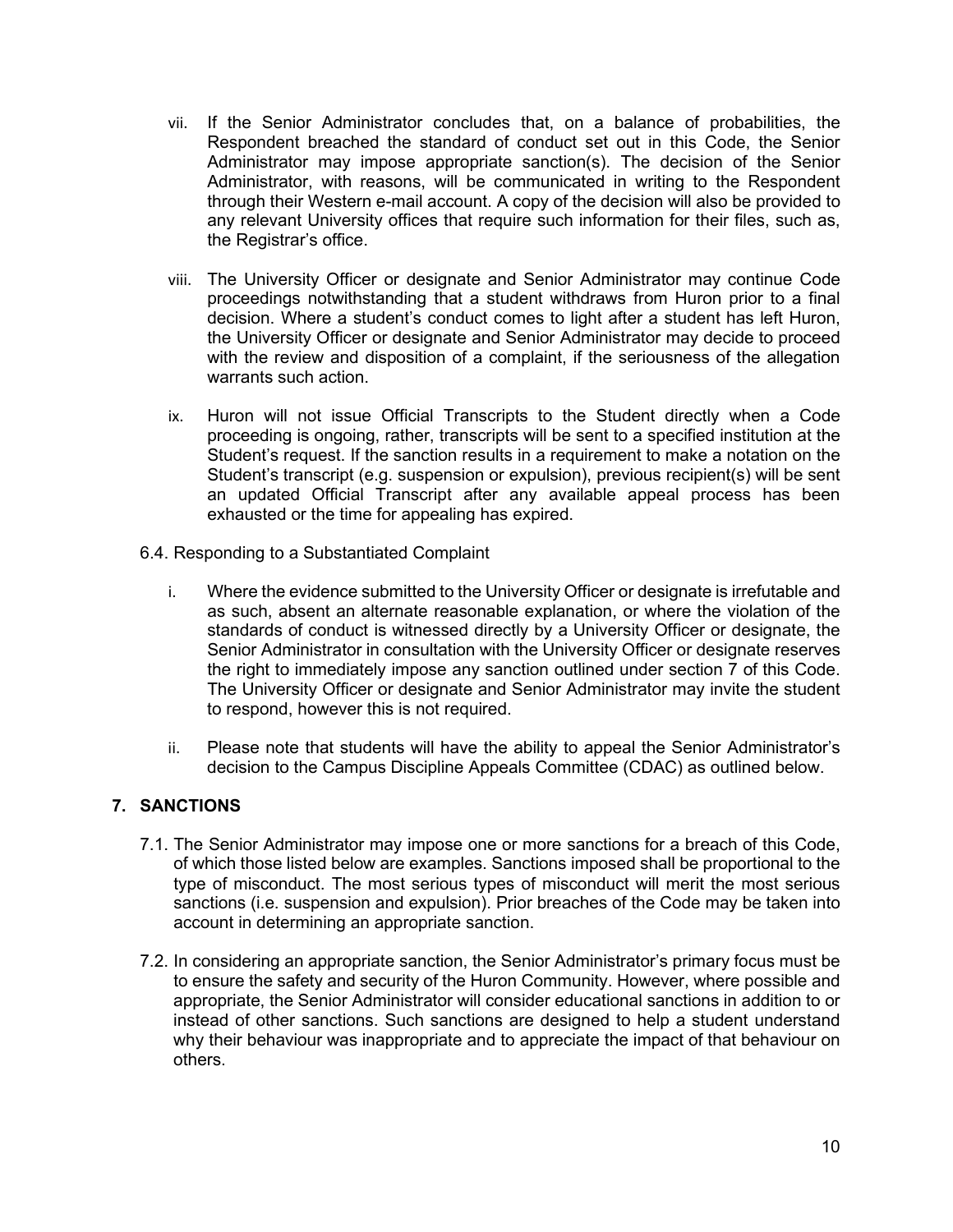- 7.3. Potential sanctions include, but are not limited to the following:
	- i. Formal letter of reprimand, placed in the student file in the office of the Registrar.
	- ii. A 'Behavioural Contract', which sets out behavioural expectations, terms, and conditions that is developed with and signed by the student. With their signature, the student agrees to the expectations, terms, and conditions and acknowledges that any breach of the contract may result in more serious sanctions.
	- iii. A 'No Contact Order' that requires that a Student have no direct or indirect contact with a specific individual(s) or group(s).
	- iv. Prohibition from non-academic activities at Huron.
	- v. Prohibition from association with people at Huron.
	- vi. Mandatory enrollment in an educational program or counselling.
	- vii. Prohibition from specified buildings and/or all facilities at Huron, which may include Residence.
	- viii. Restriction or denial of services or privileges. The lost privileges may include, but are not limited to, parking privileges, unrestricted access to the library, access to athletic facilities at Western, and access to and participation in extra-curricular activities, including student leadership opportunities.
	- ix. Non-academic, disciplinary probation for a designated period of time during which the student is required to adhere to the terms of the probation which may include restrictions of student privileges and/or set behavioral expectations. A violation of probation or additional breaches of the standards of conduct outlined under the Code (related or not), while on probation may result in more severe penalties.
	- x. Removal from academic programming at Huron and/or Western, Brescia, King's through:
		- Removal from Course Registration;
		- Removal from Registration in Multiple Courses;
		- Suspension from the University for a specified period of time (this is recorded on the academic transcript);
		- Expulsion from the University (this is recorded on the academic transcript).
	- xi. Forfeiture of eligibility for Huron awards or financial assistance.
	- xii. Compensation to Huron in the form of community service, financial reimbursement and/or material replacement.
	- xiii. Issuance of 'No Trespass' from Huron, Western, King's and/or Brescia.
	- xiv. The requirement that the student provide a written or oral apology to a specified individual(s) within a specified timeframe.
- 7.4. If a sanction includes suspension, Huron reserves the right to impose conditions, including any conditions steaming from criminal or civil proceedings, upon a Student(s) return to campus. The purpose of any such conditions will be to ensure that Huron continues to be a safe, inclusive and productive community.
- 7.5. If at any time while a Code proceeding is pending against a Student and the Student's relationship with Huron comes to an end such that the Student is no longer registered at Huron in a course or program of studies and the University Officer finds that the Student violated the Code and the sanction results in the need to make a notation of the Student's transcript (e.g. suspension or expulsion), the Student's transcript will be amended accordingly, and prior recipient(s) of the Student's transcript will be so informed by Huron.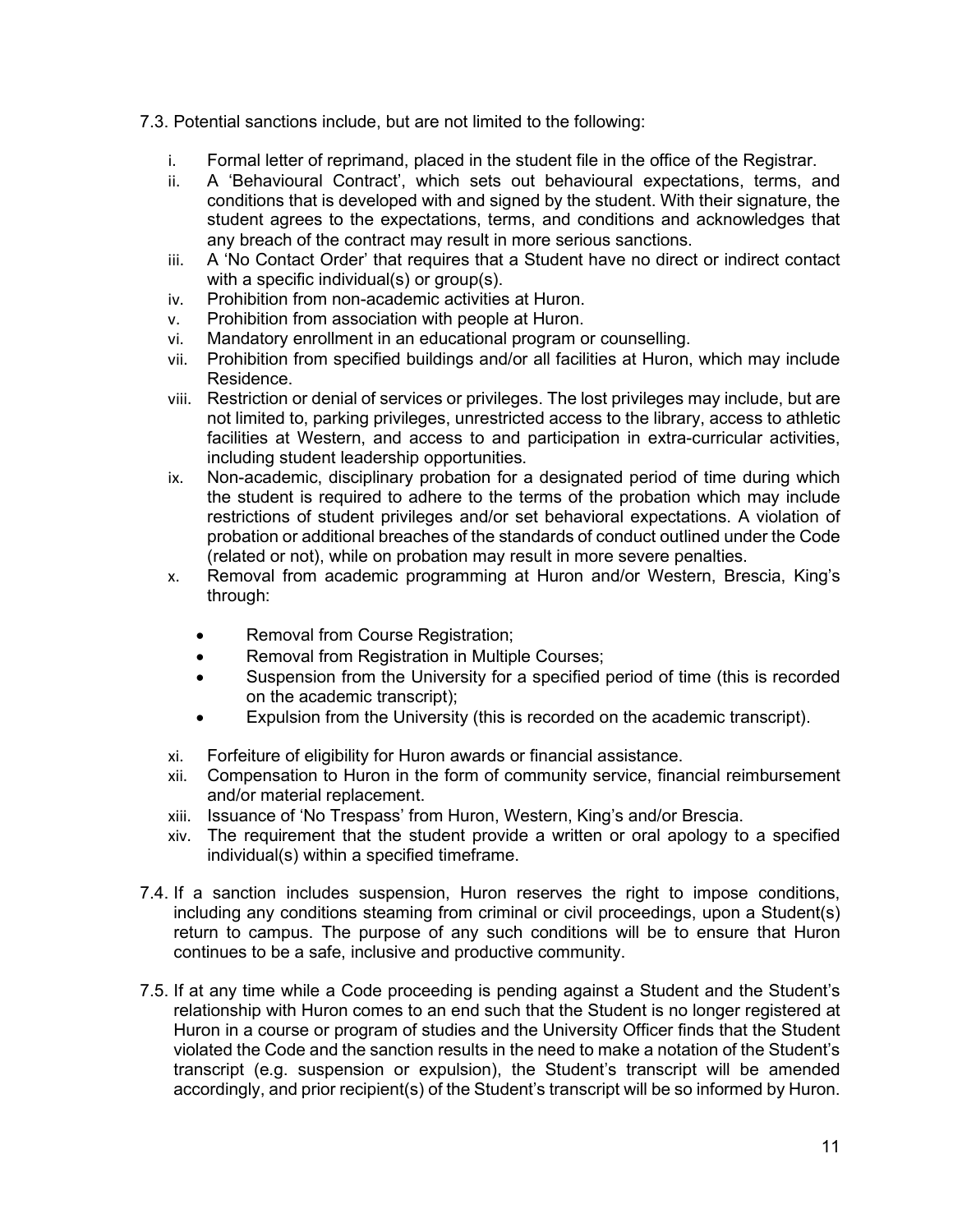## **8. APPEALS**

- 8.1. If a Student wishes to appeal the decision of the Senior Administrator, the Student may submit an appeal application to the sub-committee of the Campus Discipline Appeals Committee (CDAC).
- 8.2. The sub-committee of the CDAC to hear appeals of decisions related to breaches of this Code shall consist of the following individuals:
	- i. Chair, CDAC or designate;
	- ii. Director, Human Resources; and
	- iii. The appointed Faculty Representative of the CDAC.

This committee shall be chaired by the Chair, CDAC.

- 8.3. The President may also appoint other *ad hoc* members to the sub-committee of the CDAC, based on the circumstances contained within the appeal application and where subject matter expertise of another staff or faculty member, or external resource, including legal counsel, would benefit the sub-committee. If there is a perceived conflict of interest with a standing member of the sub-committee of the CDAC, the President may appoint another member to the sub-committee in their place.
- 8.4. An individual may only raise the following issues in their appeal application:
	- i. The Student believes the Senior Administrator, University Officer or designate made a significant procedural error during their investigation and/or decision making process, which was prejudicial to the appellant; and/or
	- ii. The Student believes that there is relevant, new evidence that was not available to the Senior Administrator, University Officer or designate at the time of the investigation and/or decision making process.
- 8.5. In addition to the grounds set out in section 8.4, if the sanction imposed on the Student is forfeiture of Huron awards or financial assistance, suspension, or expulsion, a Student may appeal the finding of misconduct and/or the sanction(s) to the sub-committee of the CDAC on the ground that the decision and/or sanction was unreasonable or unsupportable on the evidence before the Senior Administrator.
- 8.6. An appeal application must include the following information:
	- i. A copy of the Notice of Complaint;
	- ii. A copy of the decision from the Senior Administrator;
	- iii. A written statement supporting the grounds for appeal (using only the grounds outlined above in section 8.4 and 8.5, if applicable);
	- iv. A description of the relief or resolution sought; and
	- v. Any documentation or new evidence in support of the appeal.
- 8.7. An appeal must be made within ten (10) business days of receiving the decision and subsequent sanctions of the Senior Administrator. The student must submit their appeal application to the Executive Assistant, Office of the President, who will provide one (1) copy to the Senior Administrator (as the "Respondent") and one (1) copy to the Chair of the CDAC.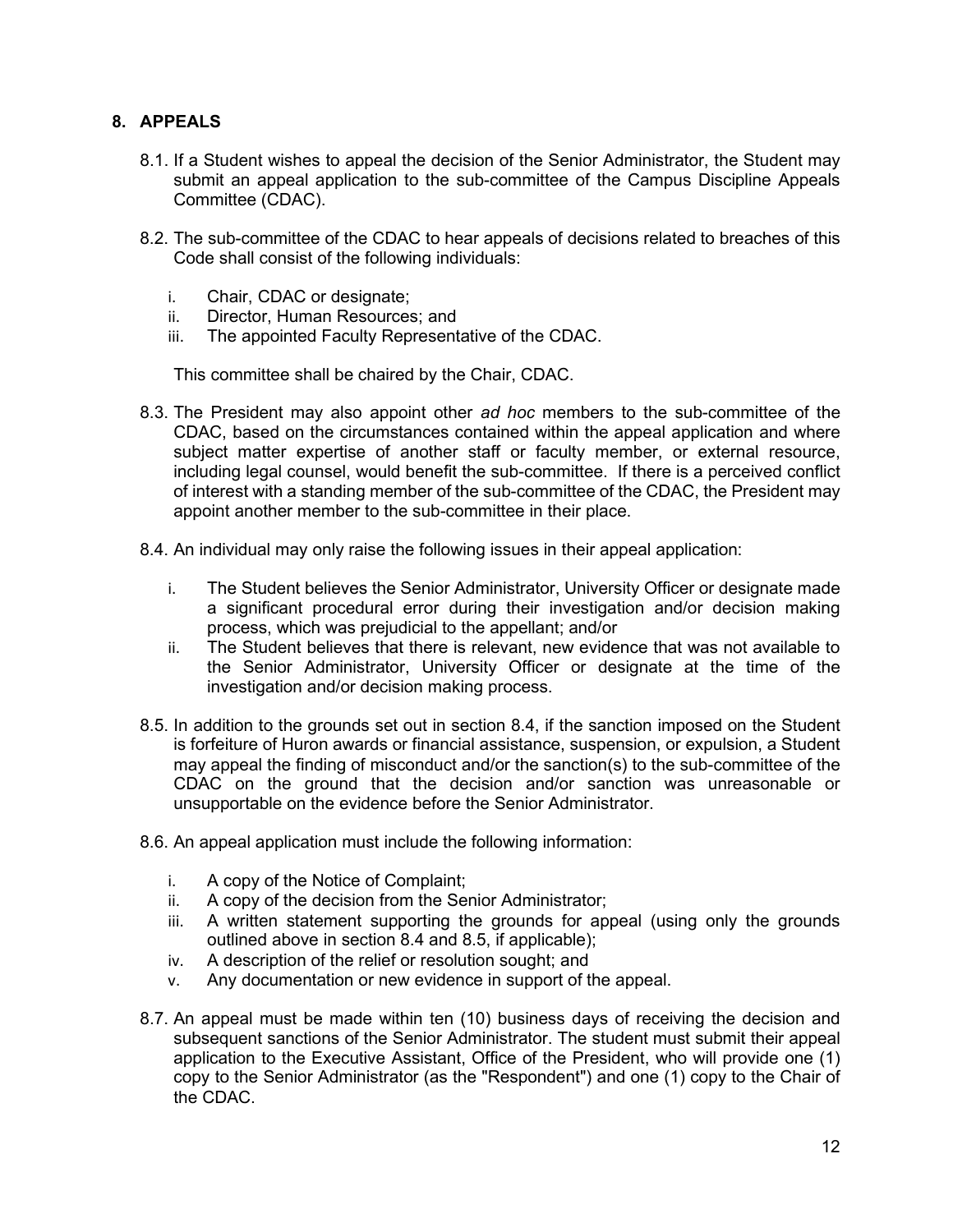- 8.8. While the appeal is being considered by the CDAC, the original sanctions remain in effect, unless explicitly set aside by the CDAC upon receiving the appeal. The parties will be notified in writing by the Chair of CDAC if any penalties are being set aside prior to issuing its decision on the appeal.
- 8.9. During the appeal process, all parties, including the CDAC, have a right to legal counsel, at the parties' own respective expenses. Processes outlined in the appeals procedure shall not be unreasonably postponed or rescheduled due to the unavailability of legal counsel.
- 8.10. The Senior Administrator whose decision the Student is appealing will have five (5) business days from the receipt of the appeal application from the Executive Assistant, Office of the President to make a detailed response to the Student's appeal by writing to the Chair of the CDAC.
- 8.11.Following receipt of the appeal application, and response from the Senior Administrator, the Chair of the CDAC will convene a meeting of the CDAC to consider the appeal application. The right to an appeal is not automatically granted, nor is an appeal the opportunity for the appellant or the Senior Administrator to repeat information. The CDAC will only proceed with an appeal if the conditions outlined in section 8.4 above are clearly met. Simply disagreeing with, or not liking the decision of the Senior Administrator, is not grounds for an appeal.
- 8.12.The CDAC reserves the right to consider the appeal as a written appeal or to hold an inperson hearing. The appellant has the right to make a case for an in-person hearing, although the CDAC may choose not to proceed with an in-person hearing. The parties will be notified in writing of the CDAC's decision on the appeal format.
- 8.13.After reviewing the written appeal or oral hearing, the CDAC will take one (1) of the following actions:
	- i. Dismiss the appeal as having insufficient grounds;
	- ii. Consider the appeal and nevertheless uphold the original findings and sanctions imposed;
	- iii. Consider the appeal and uphold the original findings but not the sanctions imposed, choosing to impose alternative sanctions, if any;
	- iv. Consider the appeal and overturn both the original findings and the original sanctions imposed.
- 8.14.The CDAC has no authority to make any order for the payment or award of costs.
- 8.15.The decision of CDAC will be delivered to the parties within fifteen (15) business days after receipt of the Senior Administrator's response. The decision will be filed with the Executive Assistant, Office of the President and copied to any relevant University offices that require such information.

#### Further Appeal

8.16.Within five (5) business days of receiving the reasons for decision, the Student or Senior Administrator may appeal the decision of the CDAC to the President. The President may designate another individual to hear the appeal. The party appealing the decision of the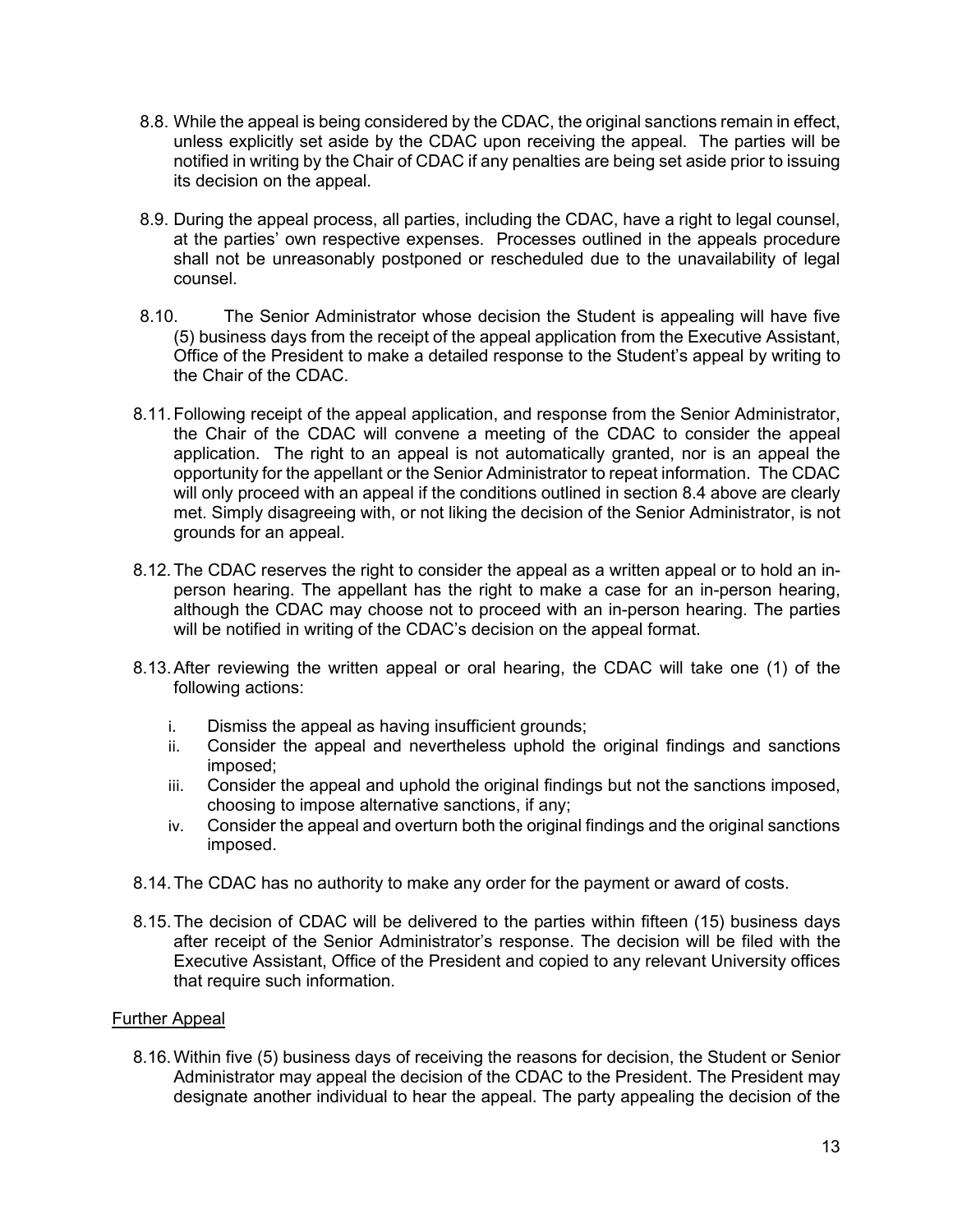CDAC will be referred to as the "Appellant". The Appellant's appeal must be based on at least one the following grounds:

- i. There is relevant new evidence that was not available to CDAC at the time of making the decision;
- ii. The CDAC committed a significant procedural error that was prejudicial to the appellant; and/or
- iii. The CDAC did not have the authority under this Code to reach the decision or impose the sanctions they did.
- 8.17.The appeal to the President or designate must include the following information:
	- i. A statement supporting the grounds for appeal (relying on only those grounds set out in section 8.15);
	- ii. Full appeal package submitted to CDAC as described in section 8.5;
	- iii. A copy of the decision from CDAC; and
	- iv. Any new information or evidence the Appellant is relying on.
- 8.18.While the appeal is being considered by the President or designate, the original sanctions remain in effect, unless explicitly set aside by the President or designate upon receiving the appeal. The parties will be notified in writing by the President or designate if any penalties are being set aside prior to issuing its decision on the appeal.
- 8.19.After receipt of the Appellant's appeal application, the President or designate will provide a copy to the Respondent. The Respondent could be either the Student or Senior Administrator, depending on which party is appealing the decision of the CDAC to the President.
- 8.20.After receipt of the Appellant's appeal application to the President or designate, the Respondent will have five (5) business days to provide a detailed response.
- 8.21.Simply disagreeing with, or not liking the decision of the CDAC, is not grounds for an appeal.
- 8.22.After reviewing the written appeal, the President or designate will take one (1) of the following actions:
	- i. Dismiss the appeal as having insufficient grounds;
	- ii. Consider the appeal and nevertheless uphold the original findings and sanctions imposed;
	- iii. Consider the appeal and uphold the original findings but not the sanctions imposed, choosing to impose alternative sanctions, if any;
	- iv. Consider the appeal and overturn both the original findings and the original sanctions imposed.
- 8.23.The decision of the President or designate will be given to the parties within ten (10) business days after receipt of submissions from the Respondent. The decision will be filed with the Executive Assistant, Office of the President and copied to any relevant University offices that require such information.
- 8.24.The decision of the President or designate is final.